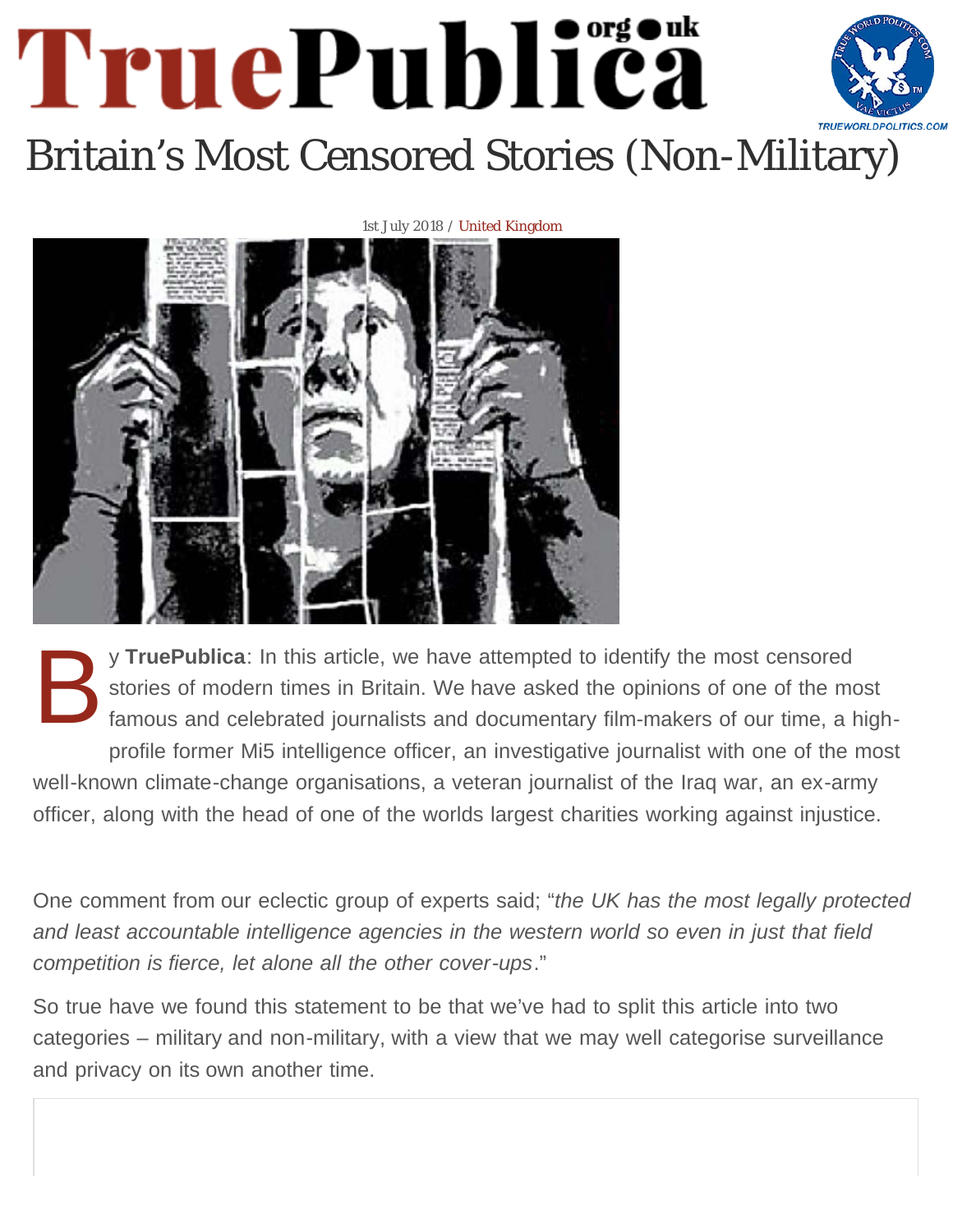Without further ado – here are the most non-military censored stories in Britain since the 1980s, in no particular order. Do bear in mind that for those with inquisitive minds, some of these stories you will have read something about somewhere – but to the majority of citizens, these stories will read like conspiracy theories.

# **Consequences of American corporate influence over British welfare reforms**

The demolition of the welfare state was first suggested in 1982 by the Conservative Prime Minister, Margaret Thatcher. Using neoliberal politics, every UK government since 1982 has covertly worked towards that goal. It is also the political thinking used as justification for the welfare reforms of the New Labour government, which introduced the use of the Work Capability Assessment (WCA) for all out-of-work disability benefit claimants. Neoliberal politics also justified additional austerity measures introduced by the Coalition government since 2010, and the Conservative government(s) since 2015, which were destined to cause preventable harm when disregarding the human consequences. Much of this is known and in the public domain.

However, what is less known is a story the government have tried [very hard to gag.](http://truepublica.org.uk/united-kingdom/research-paper-state-crime-by-proxy-corporate-influence-on-state-sanctioned-social-harm/) The American healthcare insurance system of disability denial was adopted, as was the involvement of a US healthcare company to distance the government from the preventable harm created by its use. The private sector was introduced on a wide scale in many areas of welfare and social policy as New Labour adopted American social and labour market policies – and the gravity of its effects cannot be understated.

The result? In one 11 month study 10,600 deaths were attributed to the government disability denial system of screening, with 2,200 people dying before the ESA assessment was even completed. **Between May 2010 and February 2014, an astonishing total of** *[40,680](https://assets.publishing.service.gov.uk/government/uploads/system/uploads/attachment_data/file/459106/mortality-statistics-esa-ib-sda.pdf)* **people died within 12 months of going through a government Work Capability Assessment. The government department responsible has since refused to publish updated mortality totals.**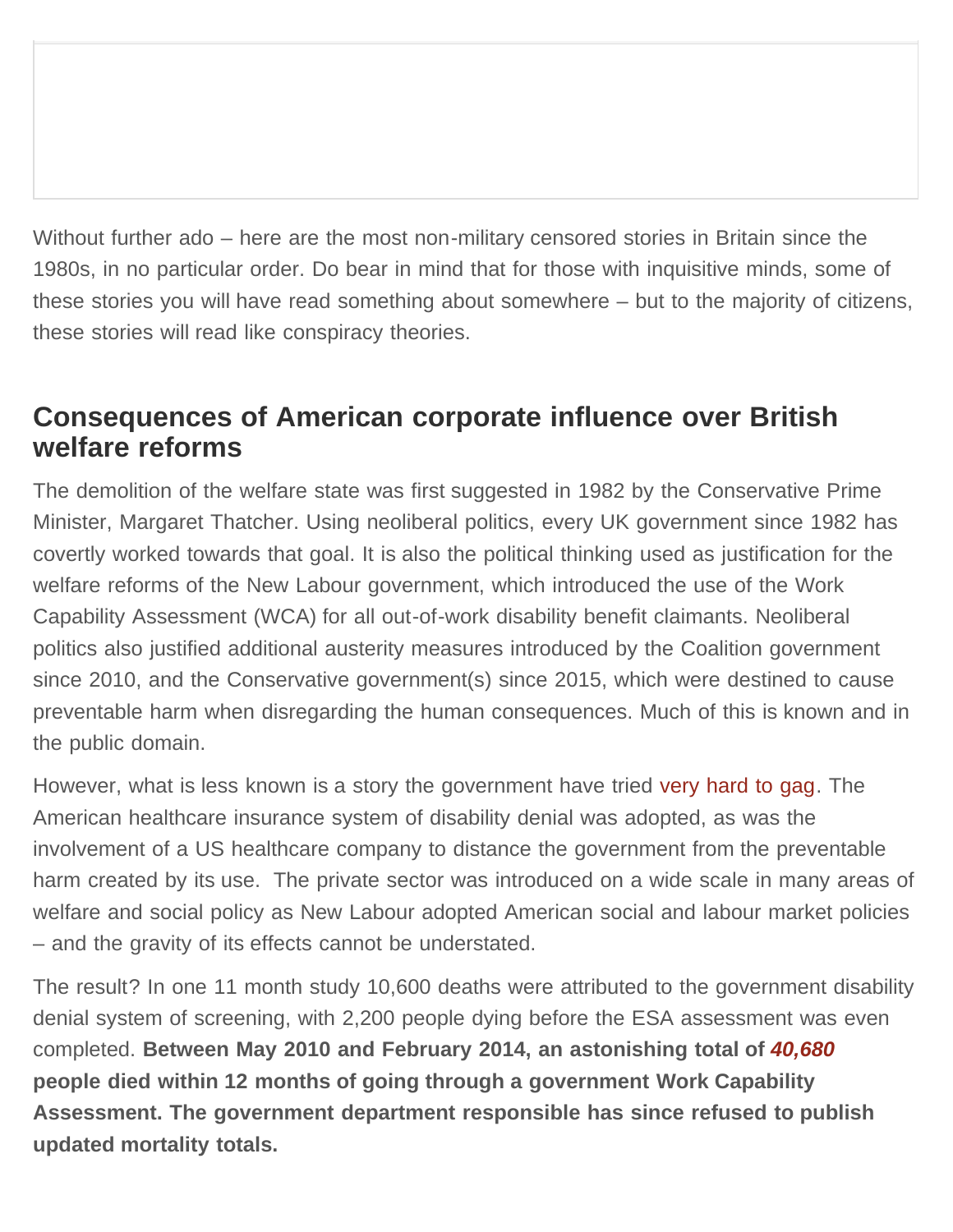This political and social scandal has been censored, with the author of [THIS](http://truepublica.org.uk/united-kingdom/research-paper-state-crime-by-proxy-corporate-influence-on-state-sanctioned-social-harm/) truly damning report in trouble with the government for publishing it.

# Climate Change, what a British oil giant knew all along

For decades, tobacco companies buried evidence that smoking was deadly, the same goes for the fossil fuel industry. As early as 1981, big oil company Shell was aware of the causes and catastrophic dangers of climate change. In the 1980s it was acknowledging with its own research that anthropogenic global warming was a fact. Then, as the scientific consensus became more and more clear, it started introducing doubt and giving weight to a "significant minority" of "alternative viewpoints" as the full implications for the company's business model became clear.

By the mid-90s, the company started talking about "distinguished scientists" that cast aspersions of the seriousness of climate change. [THIS REPORT](http://truepublica.org.uk/united-kingdom/what-30-years-of-documents-show-shell-knew-about-climate-science/) provides proof of Shell's documentation including emails of what they knew and what they were hiding from the public domain. One document in 1988 confirms that: "*By the time the global warming becomes detectable it could be too late to take effective countermeasures to reduce the effects or even stabilise the situation.*"

It was not until 2007 that scientific research eventually took a grip of the problem and proved what was known all along. However, as Shell did say – it's probably too late to take effective countermeasures now anyway. There is still persistent quoting of climate science deniers by the fossil fuel industries.

# **Government Surveillance**

In 2016, the UK was identified as the most [extreme surveillance](https://www.theguardian.com/world/2016/nov/19/extreme-surveillance-becomes-uk-law-with-barely-a-whimper) state in the Western world. However, legislation really only came about to legalise its use because of the Edward Snowden revelations in 2013. Prior to that, the British government had created a secret 360 degree mass surveillance architecture that no-one, including most members of parliament, knew anything about. And much of it has since been deemed illegal by the highest courts in both Britain and the European Union.

From operation *Optic Nerve* which took millions of sexually explicit images of an unknowing public through their devices to a hacking operation called *Gemalto* – where GCHQ stole the keys to a global encryption system with 700 million subscribers. The unaccountable spymasters of the UK have undertaken breathtaking operations of illegality with absolute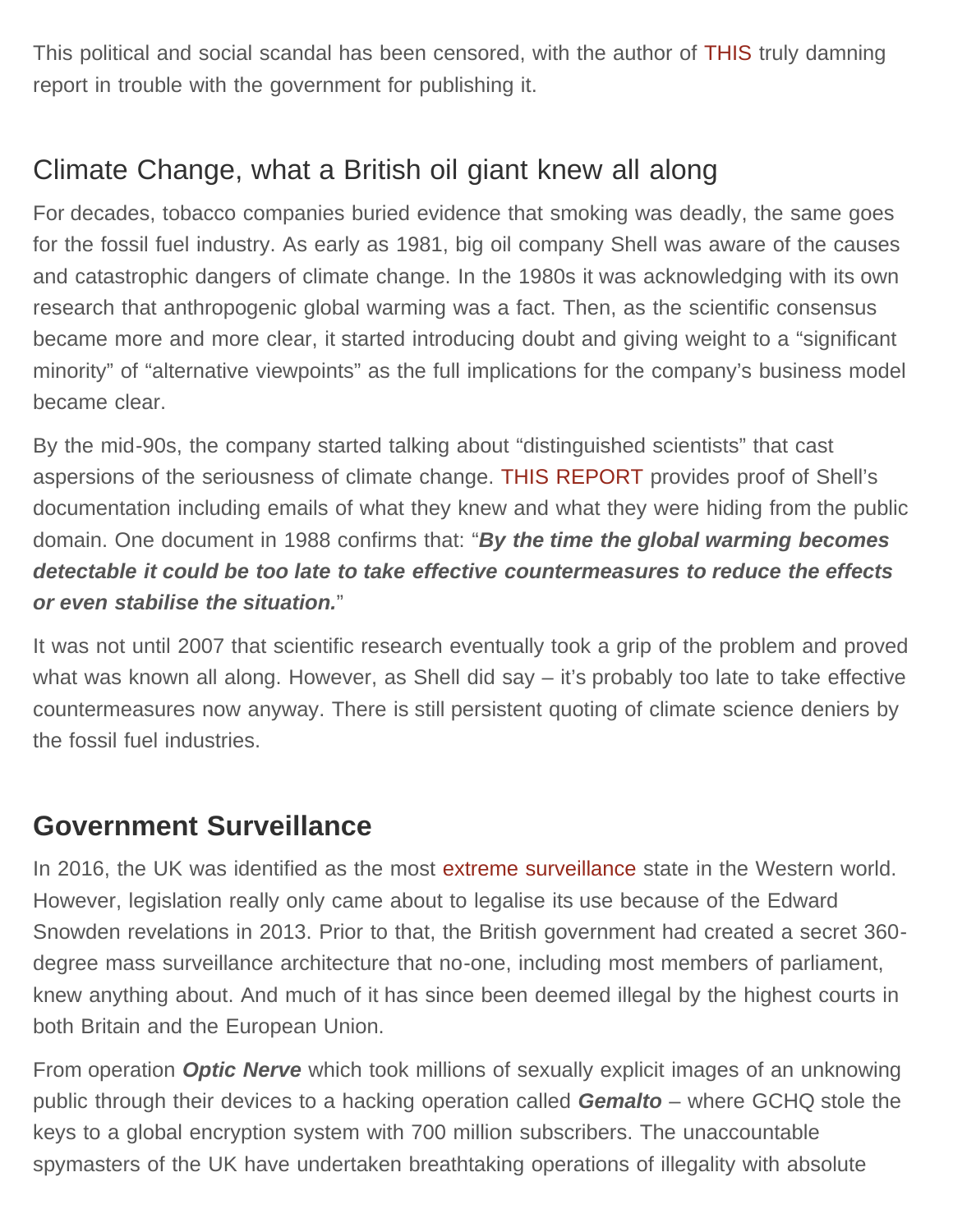impunity.

Some other programmes included; *[Three Smurfs](http://truepublica.org.uk/wp-admin/post.php?post=11558&action=edit)* – an operation to turn on any mobile device so it could listen to or activate the camera covertly on mobile phones. *XKeyScore* was basically a Google search engine for spies to find any data about anyone. *Upstream* and **Tempora** hacked into the worlds main cable highway, intercepting everything and anything globally with a leaked presentation slide from GCHQ on this programme expressly stating they were intent on "Mastering the Internet". *[Royal Concierge](https://archive.org/details/gchq-royal-concierge)* identified diplomatic hotel reservations so GCHQ could organise a surveillance operation against dignitaries either domestic or foreign, in advance.

In truth, Britain is classed as an endemic surveillance state and right now, we only know what has been uncovered by whistleblowers. This is why people like Julian Assange, Edward Snowden and others are nothing less than political prisoners of Western governments. They don't want you to know what they know about you. They also don't want you to know about them, which is why the architecture is there in the first place. It is not for catching terrorists because if it was the courts would not deem these surveillance systems as illegal.

# Evidence-Based Medical Studies

Over the last few years, medical professionals have come forward to share a truth that, for many people, proves difficult to swallow. One such authority is Dr. Richard Horton, the current editor-in-chief of the Lancet – considered to be one of the most well respected peer-reviewed medical journals in the world.

Dr. Horton recently [released](http://truepublica.org.uk/global/top-censored-story-lies-evidence-based-medical-studies/) a statement declaring that a lot of [published medical research is](http://www.collective-evolution.com/2015/05/16/editor-in-chief-of-worlds-best-known-medical-journal-half-of-all-the-literature-is-false/) [in fact unreliable at best](http://www.collective-evolution.com/2015/05/16/editor-in-chief-of-worlds-best-known-medical-journal-half-of-all-the-literature-is-false/), if not completely false.

*"The case against science is straightforward: much of the scientific literature, perhaps half, may simply be untrue. Afflicted by studies with small sample sizes, tiny effects, invalid exploratory analyses, and flagrant conflicts of interest, together with an obsession for pursuing fashionable trends of dubious importance, science has taken a turn towards darkness."*

Across the pond, [Dr Marcia Angell](http://truepublica.org.uk/global/top-censored-story-lies-evidence-based-medical-studies/), a physician and longtime Editor-in-Chief of the New England Medical Journal (NEMJ), which is also considered another one of the most prestigious peer-reviewed medical journals in the world, makes her view of the subject quite plain: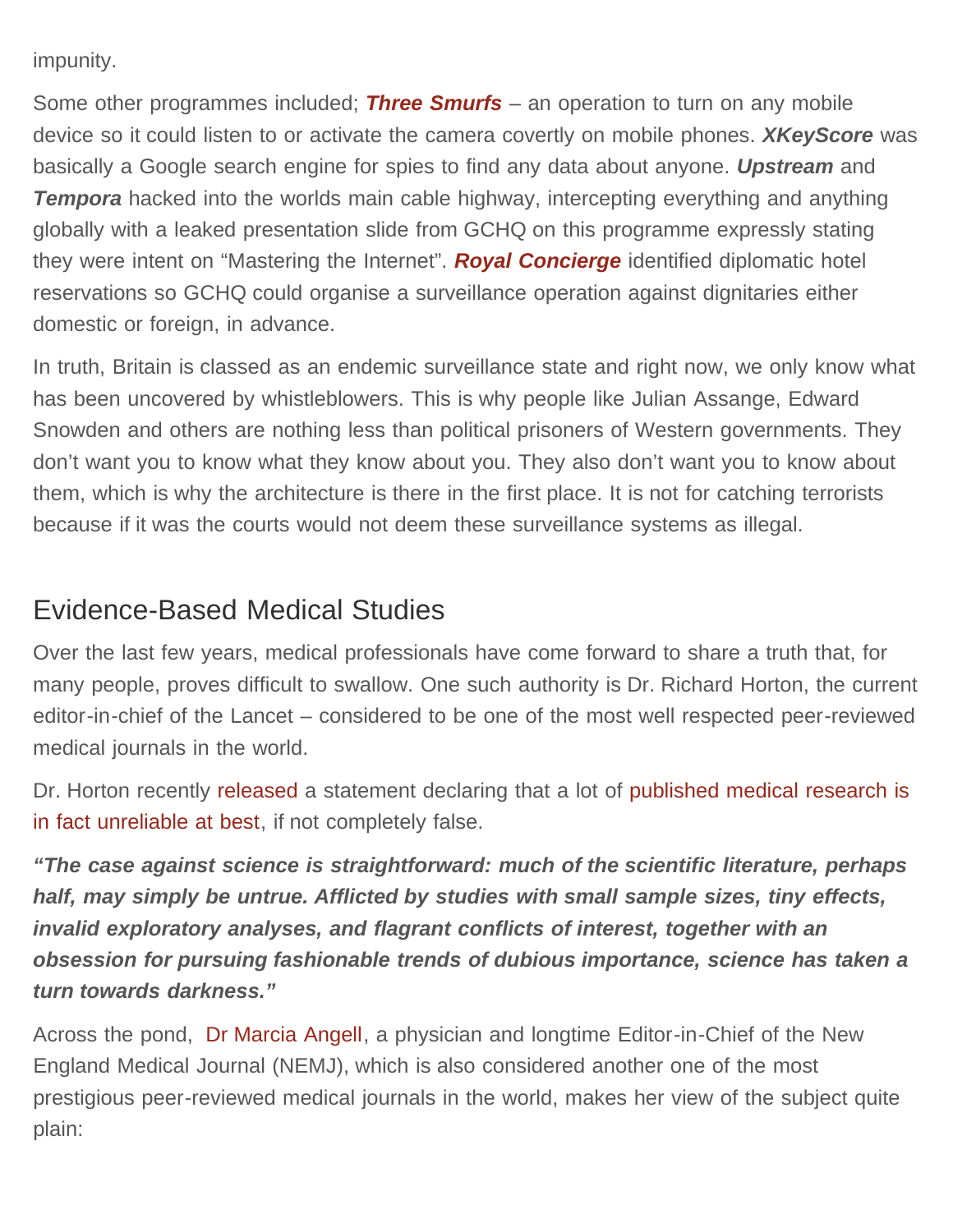**"***It is simply no longer possible to believe much of the clinical research that is published or to rely on the judgment of trusted physicians or authoritative medical guidelines. I take no pleasure in this conclusion, which I reached slowly and reluctantly over my two decades as an editor of the New England Journal of Medicine".*

Many newspapers in Britain take the opportunity to indulge in some shameless click baiting and report completely false stories simply to gain visitor numbers onto their website – as in this example by the Mail Online [HERE](https://www.nhs.uk/news/neurology/claims-breakthrough-alzheimers-patients-lack-merit/) or [HERE.](http://www.nhs.uk/news/2015/06June/Pages/A-case-report-about-skinny-jeans-sparks-media-frenzy.aspx)

# The Skripal poisoning and Pablo Millar

D-notice's (Defence and Security Media Advisory Notice) are used by the British state to censor the publication of potentially damaging news stories. They are issued to the mainstream media to withhold publication of damaging information. One such case was the widespread use of D-notices regarding the British ex-spy deeply involved in the Skripal/Novichok poisoning case in Salisbury.

(Here are the official [D-Notices to the Skripal Affair\)](http://truepublica.org.uk/united-kingdom/here-are-the-official-state-censorship-documents-relating-to-the-skripal-affair/)

Mainstream journalists, the press and broadcast media were issued with D-notices in respect of a former British intelligence officer called Pablo Miller. Miller was an associate of Christopher Steele, first in espionage operations in Russia and more recently in the activities of Steele's private intelligence firm, [Orbis Business Intelligence.](https://consortiumnews.com/2018/03/13/the-strange-case-of-the-russian-spy-poisoning/?print=print)

Steele was responsible for compiling the Trump–Russia dossier, comprising 17 memos written in 2016 alleging misconduct and conspiracy between Donald Trump's presidential campaign and the Putin administration. The dossier paid for by the Democratic Party, claimed that Trump was compromised by evidence of his sexual proclivities (golden shower anyone?) in Russia's possession. Steele was the subject of an earlier D-notice, which unsuccessfully attempted to keep his identity as the author of the dossier a secret.

Millar is reported to be Skripal's handler in Salisbury and if Miller and by extension, Skripal himself were involved in Orbis' work on the highly-suspect Steele-Trump dossier, which is thought to be the case (for all sorts of reasons – including these D-notices) alongside representatives of British and possibly US intelligence, then the motivations for the attempted assassination on the ex-Russian double agent was very wide at best. As it turned out, blame could not be pinned on Russia's intelligence service, the FSB, no matter how hard the government tried. This particular part of the Skripal poisoning story remains buried by the mainstream media.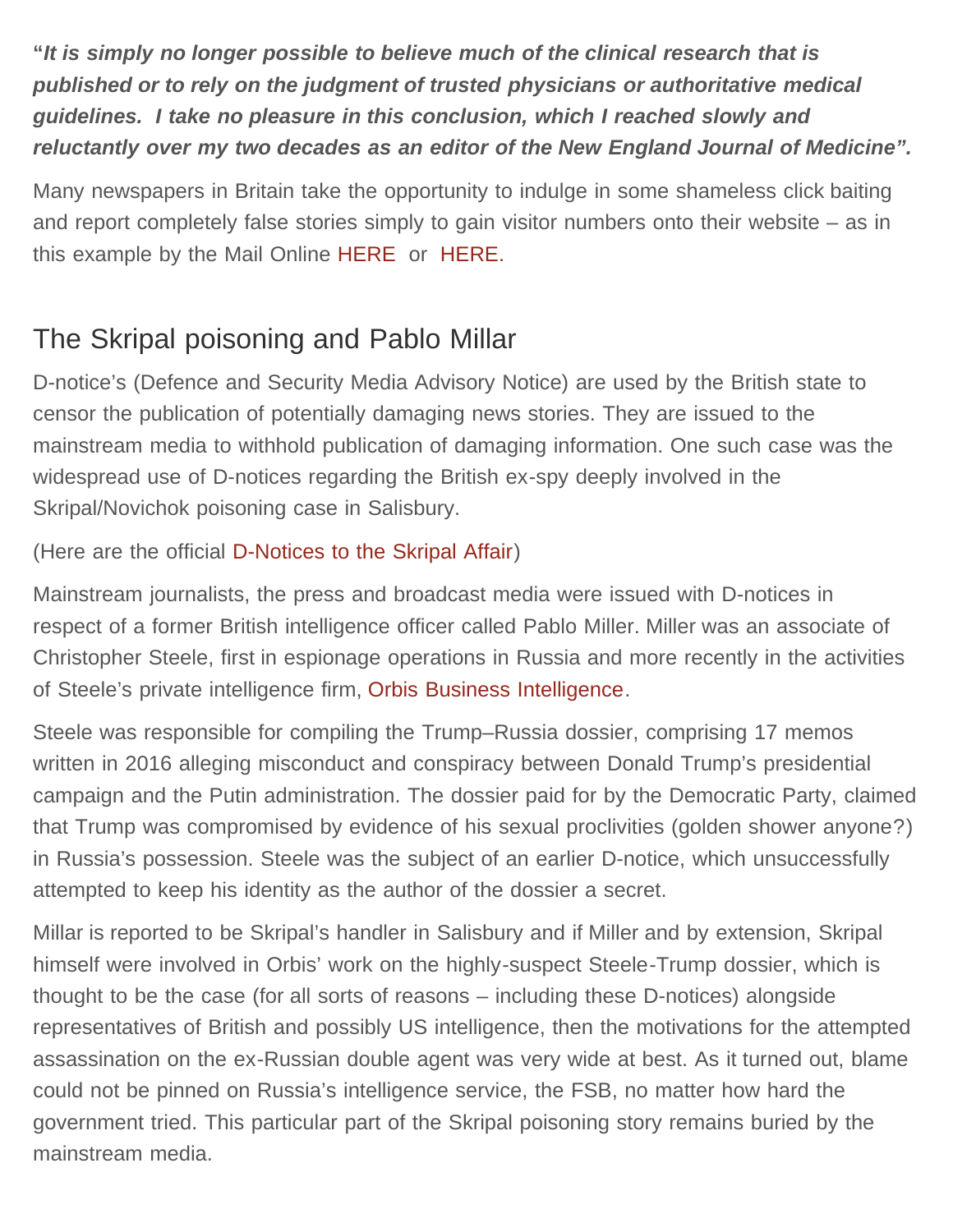# The City of London – A global crime scene

For over a hundred years the Labour party tried in vain to abolish the City of London and its accompanying financial corruption. In 1917, Labour's new rising star Herbert Morrison, the grandfather of Peter Mandelson made a stand and failed, calling it the "devilry of modern finance." And although attempt after attempt was made throughout the following decades, it was Margaret Thatcher who succeeded by abolishing its opponent, the Greater London Council in 1986.

Tony Blair went about it another way and offered to reform the City of London in what turned out to be a gift from God. He effectively gave the vote to corporations which swayed the balance of democratic power away from residents and workers. It was received by its opponents as the greatest retrograde step since the peace treaty of 1215, Magna Carta. The City won its rights through debt financing in 1067, when William the Conqueror acceded to it and ever since governments have allowed the continuation of its ancient rights above all others.

The consequence? It now stands as [money launderer of the world,](http://truepublica.org.uk/united-kingdom/city-london-centre-global-crime-scene/) the capital of global crime scene with Britain referred to by the global criminal fraternity to be the most corrupt country in the world.

A 'watchman' sits at the high table of parliament and is its [official lobbyist](https://www.theguardian.com/commentisfree/2011/oct/31/corporation-london-city-medieval) sitting in the seat of power right next to the Speaker of the House who is "charged with ensuring that its established rights are safeguarded." The job is to seek out political dissent that might arise against the City.

The City of London has its own private funding and will 'buy-off' any attempt to erode its powers – any scrutiny of its financial affairs are put beyond external inspection or audit. It has it's own police force – and laws. Its dark and shadowy client list includes; terrorists, drug barons, arms dealers, despots, dictators, shady politicians, corporations, millionaires and billionaires – most with something to hide. The shocking Panama Papers, Paradise Papers and [Lux Leaks](https://en.wikipedia.org/wiki/Luxembourg_Leaks) barely scratching the surface even with their almost unbelievable revelations of criminality.

Keith Bristow Director-General of the UK's National Crime Agency [said in June 2015](http://www.nationalcrimeagency.gov.uk/publications/560-national-strategic-assessment-of-serious-and-organised-crime-2015/file) that the sheer scale of crime and its subsequent money laundering operations was "a serious strategic threat to Britain." And whilst much of this activity is indeed published – the scale of it is not. It is now believed by many investigative journalists that the City of London is managing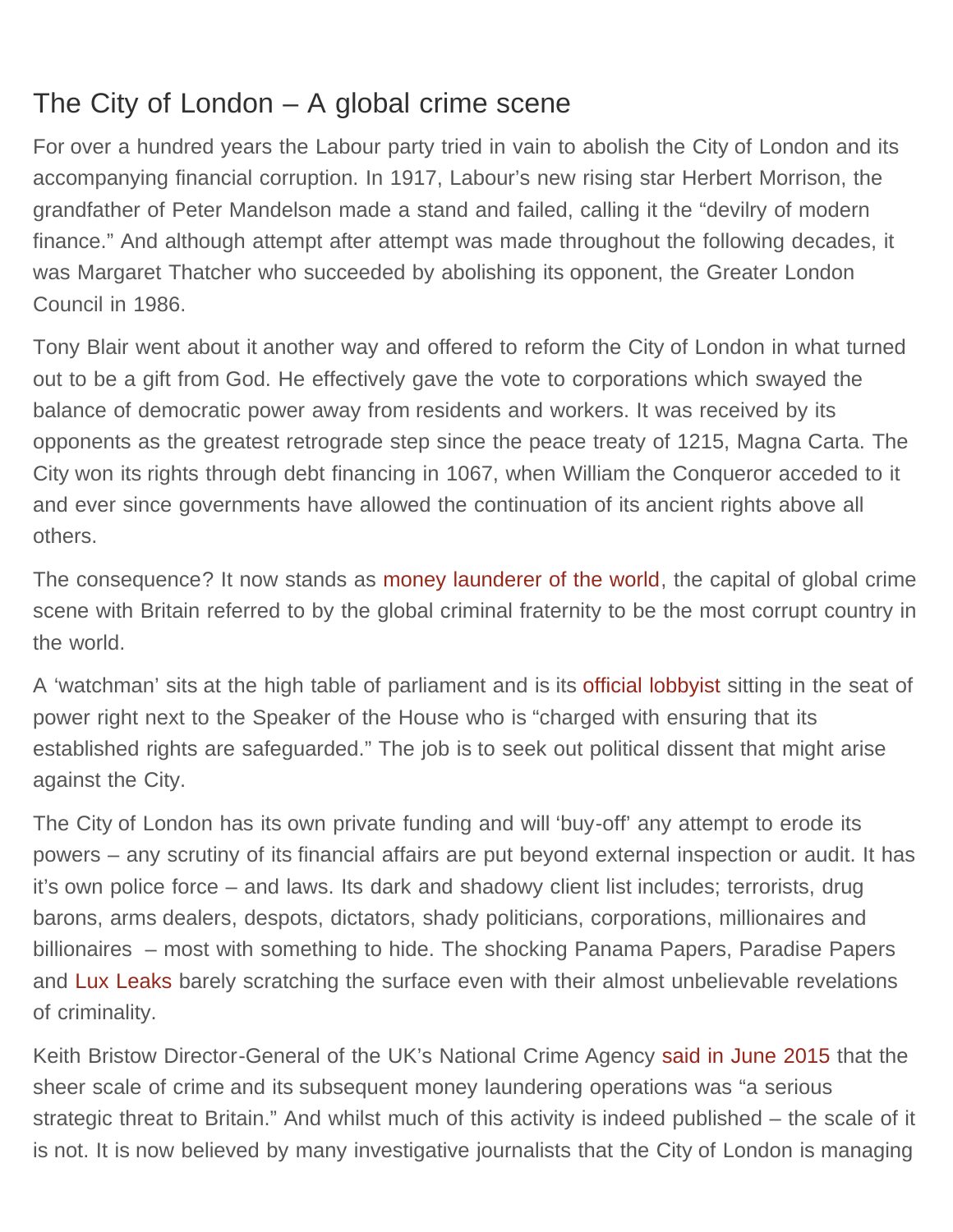"trillions in ill-gotten gains" – not billions as we have all been told.

# State propaganda – manipulating minds, controlling the internet

Reading this you would think this was the stuff of a conspiracy theory – sadly, it's not. The government, through its spying agent GCHQ developed its own set of software tools to infiltrate the internet to shape what people see, hear and read, with the ability to rig online polls and psychologically manipulate people on social media. This was what Glenn Greenwald of [The Intercept](https://theintercept.com/2014/07/14/manipulating-online-polls-ways-british-spies-seek-control-internet/) confirmed through the Snowden files in 2014. It was not about surveillance but about manipulating public opinion in ever more Orwellian ways.

These 'tools' now constitute some of the most startling methods of propaganda delivery systems and internet deception programmes known to mankind. What the Snowden files show are that the government can change the outcome of online polls (codenamed Underpass), send mass delivery of emails or SMS messages (Warpath) at will, disrupt videobased websites (Silverlord) and have tools to permanently disable PC accounts. They can amplify a given message to push a chosen narrative (GESTATOR), increase traffic to any given website" (GATEWAY) and have the ability to inflate page views on websites (SLIPSTREAM). They can crash any website (PREDATORS FACE), reduce page views and distort public responses, spoof any email account and telephone calls they like. Visitors to WikiLeaks are tracked and monitored as if an inquiring mind is now against the law.

Don't forget, the government has asked no-one for permission to do any of this and none of this has been debated in parliament where representative democracy is supposed to be taking place. There is no protective legislation for the general public and no-one is talking about or debating these illegal programmes that taxpayers have been given no choice to fund – costing billions. This is government sponsored fake news and public manipulation programmes on a monumental scale.

Chris Huhne, a former cabinet minister and member of the national security council until 2012 said – "*when it comes to the secret world of GCHQ, the depth of my 'privileged information' has been dwarfed by the information provided by Edward Snowden to The Guardian.*"

The Guardian's offices were then visited by MI5 and the Snowden files were ordered to be [destroyed](https://www.theguardian.com/world/2014/feb/01/edward-snowden-gchq-visit-guardian-destroy-computers) under threats that if they didn't, it would be closed down – a sign of British heavyhandedness reminiscent of the East-German Stasi.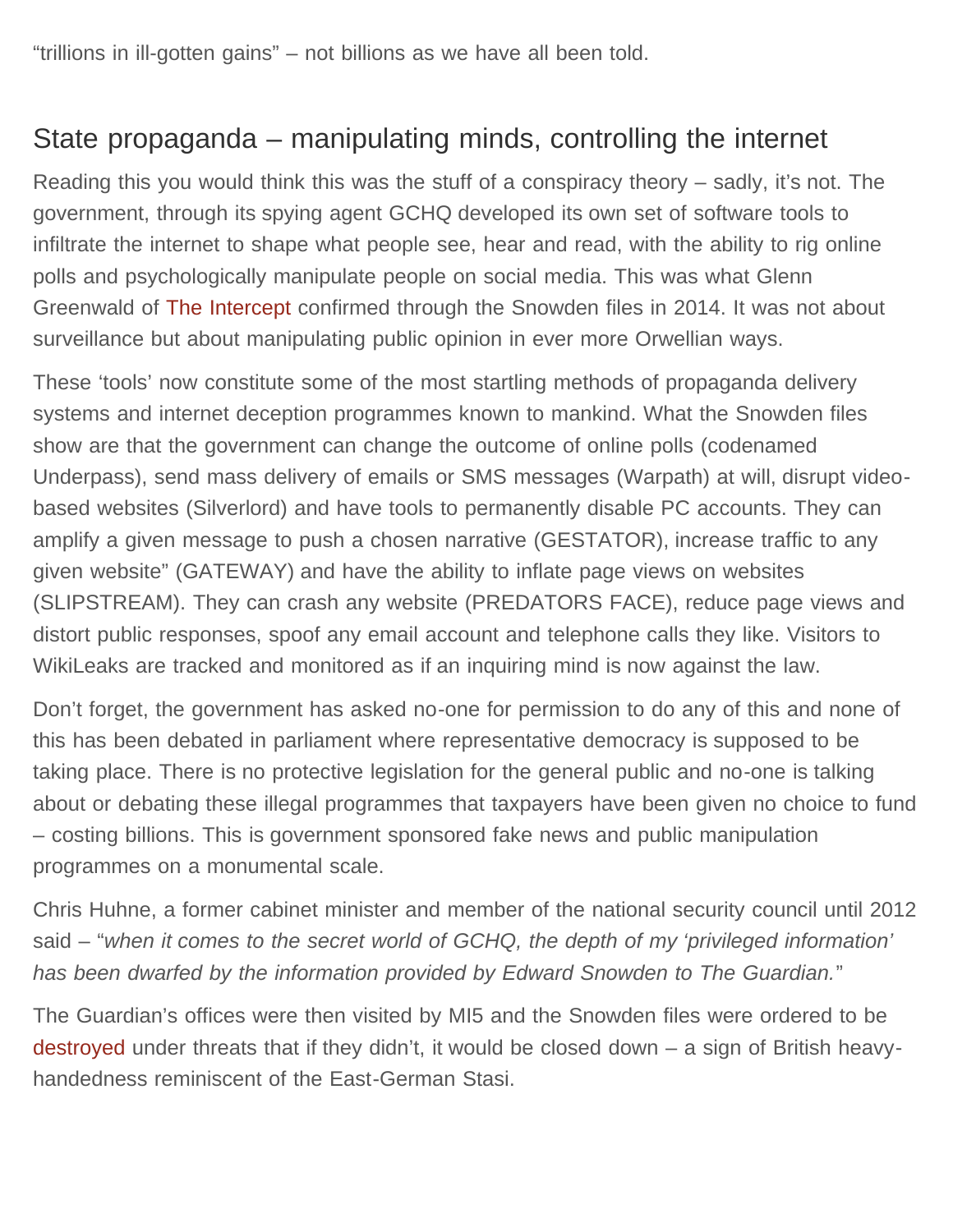# Censorship – Spycatcher

'Spycatcher' was a truly candid autobiography of a Senior Intelligence Officer published in 1987. Written by Peter Wright, a former MI5 officer, it was published first in Australia after being banned by the British government in 1985. Its allegations proved too much for the authorities to allow it to be in the public domain.

In an interesting twist of irony, the UK government attempted to halt the book's Australian publication. Malcolm Turnbull, current Prime Minister of Australia, was a lawyer at the time and represented the publisher that defeated the British government's suppression orders against *Spycatcher* in Australia in September 1987, and again on appeal in June 1988. This is the same man that refuses to assist Julian Assange, an Australian citizen, from his hellhole existence in the Ecuadorian embassy in London.

The book details plans of the MI6 plot to assassinate Egyptian President Nasser during the Suez Crisis; of joint MI5-CIA plotting against British Prime Minister Harold Wilson and of MI5's eavesdropping on high-level Commonwealth conferences. Wright also highlights the methods and ethics of the spying business.

Newspapers printed in England, attempting proper reportage of *Spycatcher'*s principal allegations were served gag orders. If they continued, they were tried for contempt of court. However, the book proved so popular many copies were smuggled into England. In 1987, the Law Lords again barred reportage of Wright's allegations or sale of books.

The ruling was then overturned, but Wright was barred from receiving royalties from the sale of the book in the United Kingdom. In November 1991, the European Court of Human Rights ruled that the British government had breached the European Convention of Human Rights in gagging its own newspapers. The book has sold more than two million copies. In 1995, Wright died a millionaire from proceeds of his book.

# Censorship – The Internet

To the inquisitive and knowledgeable, censorship of the internet by the British government is not news. In addition, there have been many reports, especially from independent outlets complaining about search engines and social media platforms censoring oppositional and dissenting voices.

Already described earlier in this article is the involvement of the authorities in strategies to manipulate public opinion and disseminate false narratives in their aims for control of the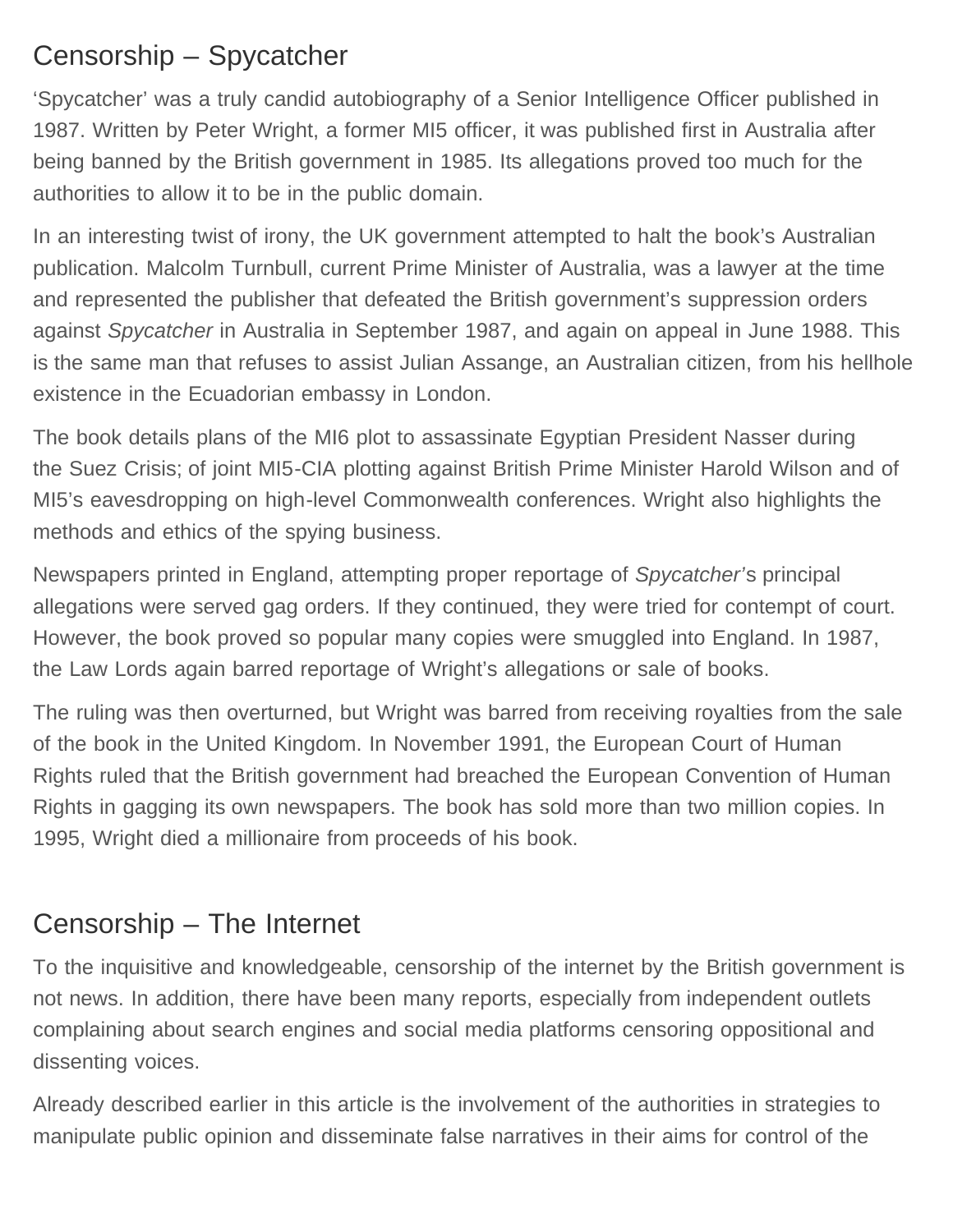internet itself.

A few months ago, the government changed the law to block online content deemed as either pornographic or of an extremist nature to protect those under 16 years of age. It was anticipated that approximately 50 websites would be banned altogether. What subsequently happened was that thousands of websites [disappeared](http://truepublica.org.uk/united-kingdom/proof-that-unaccountable-state-censorship-is-now-fully-operational/) from the internet with no court orders, injunctions, notices or justification. Even finding out which websites are on that list is a secret.

Over time, like many pieces of legislation that has been abused by the state, websites and online content that the government of the day does not like will have the perfect tool to simply press the 'delete' button, pretty much as they have already started doing.

On another, but related matter, just last week, *The Independent* had the headline: "*[Today's](https://www.independent.co.uk/voices/article-13-european-parliament-internet-censorship-copyright-a8408531.html) [vote will change the face of the internet forever, from an open platform to a place where](https://www.independent.co.uk/voices/article-13-european-parliament-internet-censorship-copyright-a8408531.html)* **[anything can be removed without warning](https://www.independent.co.uk/voices/article-13-european-parliament-internet-censorship-copyright-a8408531.html)**." The articles first line reads; "The idea of instituting a regime of petty everyday censorship, that randomly and unfairly damages campaigns, artists and the denizens of the Internet, ought to fill you with rage." This is how the state slowly takes control of what you read, see and hear.

In the meantime, Britain's current Prime Minister has [refused to rule out censoring the](https://www.independent.co.uk/life-style/gadgets-and-tech/news/theresa-may-internet-regulating-regulation-china-general-election-london-attack-bridge-a7774221.html) [internet](https://www.independent.co.uk/life-style/gadgets-and-tech/news/theresa-may-internet-regulating-regulation-china-general-election-london-attack-bridge-a7774221.html) like China in future.

## Dark Money Taking Power

Soon after the Second World War, some of America's richest people began setting up [a](https://www.theguardian.com/books/2016/apr/15/neoliberalism-ideology-problem-george-monbiot) [network of thinktanks](https://www.theguardian.com/books/2016/apr/15/neoliberalism-ideology-problem-george-monbiot) to promote their interests. These purport to offer dispassionate opinions on public affairs. But they are more like corporate lobbyists, working on behalf of those who founded and fund them. These are the organisations now running much of the [Trump](https://www.theguardian.com/commentisfree/2016/nov/30/donald-trump-george-monbiot-misinformation) [administration](https://www.theguardian.com/commentisfree/2016/nov/30/donald-trump-george-monbiot-misinformation). These same groups are now running much of Britain. Liam Fox and what was the Atlantic Bridge and the [Adam Smith Institute](http://truepublica.org.uk/united-kingdom/meet-the-adam-smith-institute-dark-money-promoting-extreme-capitalism/) are good examples.

They have control of the Conservative party and are largely responsible for years of work that steered Britain through the EU referendum that ended with Brexit. Tens of £millions have been spent, mostly undisclosed on making this dream to exploit Britain and its people a reality. In fact, almost everything in this article is about such organisations. Those hugely powerful individuals that own search engines and social media platforms along with the banking industry, the pharmaceutical and medical business, the fossil fuel and arms industries – they have reached a pinnacle of unprecedented corporate power.